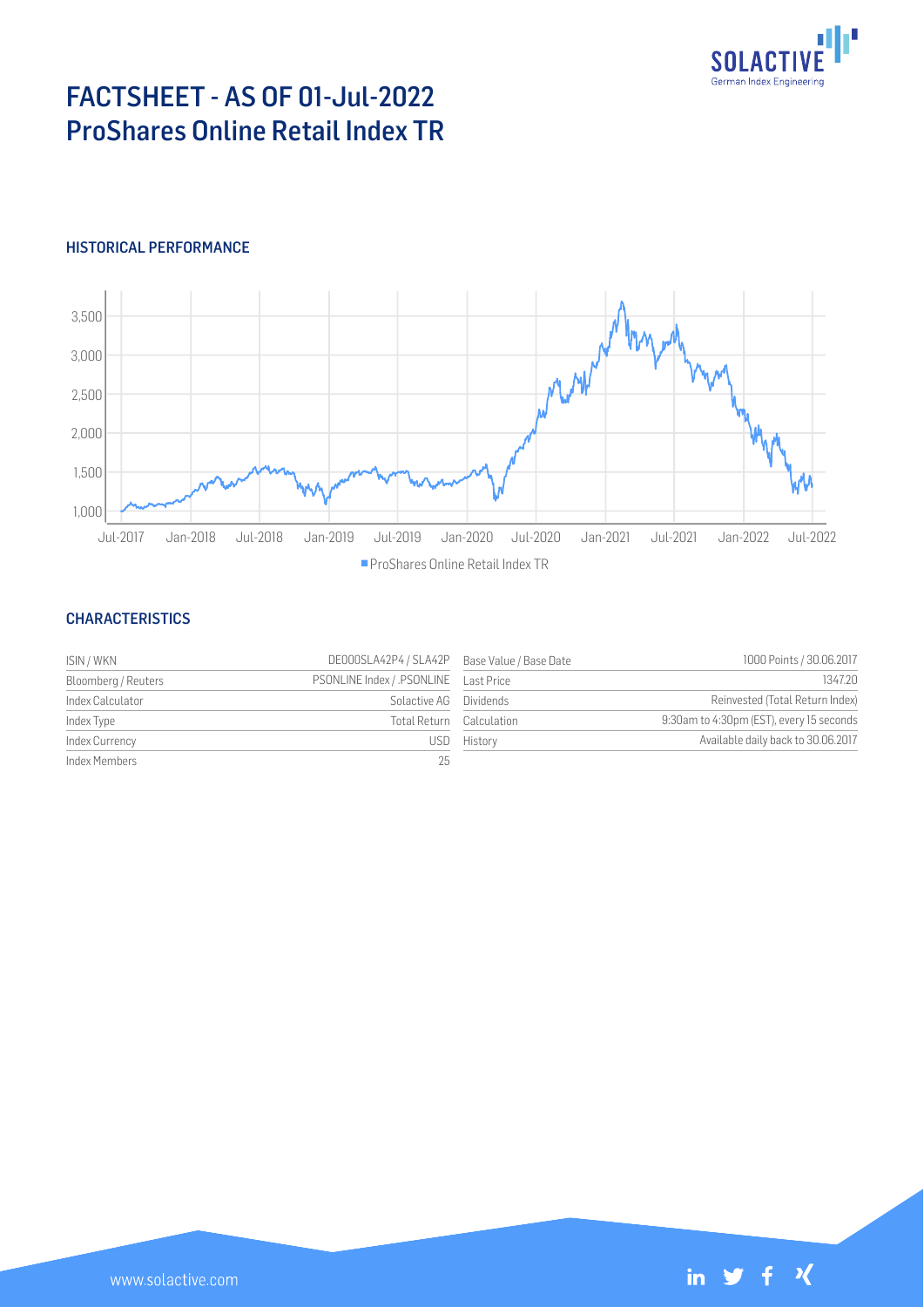

## **STATISTICS**

| <b>USD</b>         | 30D       | 90D     | 180D    | 360D                   | YTD        | Since Inception        |
|--------------------|-----------|---------|---------|------------------------|------------|------------------------|
| Performance        | $-1.73\%$ | -27.59% | -40.72% | -57.99%                | -40.72%    | 34.72%                 |
| Performance (p.a.) |           |         |         |                        |            | 6.14%                  |
| Volatility (p.a.)  | 60.10%    | 60.10%  | 55.79%  | 43.88%                 | 55.59%     | 31.81%                 |
| High               | 1483.82   | 1944.86 | 2298.82 | 3392.91                | 2298.82    | 3690.25                |
| Low                | 1263.63   | 1218.92 | 1218.92 | 1218.92                | 1218.92    | 992.20                 |
| Sharpe Ratio*      | $-0.34$   | $-1.24$ | $-1.20$ | $-1.37$                | $-1.20$    | 0.15                   |
| Max. Drawdown      | $-14.84%$ | -37.33% | -46.98% | -64.07%                | $-46.98\%$ | $-66.97%$              |
| VaR 95 \ 99        |           |         |         | $-72.7\%$ \ $-104.1\%$ |            | $-56.5\%$ \ $-90.7\%$  |
| CVaR 95 \ 99       |           |         |         | -94.0% \-122.6%        |            | $-76.3\%$ \ $-111.9\%$ |

\* Up to 31 December 2021, ex-post Sharpe ratios use as input for the risk free rate term the London Inter-Bank Offered rates in the respective currencies of the index and at a term equal to the observation period. From 3 J 2022 onwards, Sharpe ratios will be / are calculated using as reference risk free rate input the overnight replacement rate for these currencies, namely SONIA (for GBP), SOFR (for USD) and EURIBOR Overnight (for EUR).

COMPOSITION BY CURRENCIES



#### COMPOSITION BY COUNTRIES



# TOP COMPONENTS AS OF 01-Jul-2022

| Company                      | Ticker                 | Country | Currency   | Index Weight (%) |
|------------------------------|------------------------|---------|------------|------------------|
| AMAZON.COM INC               | <b>AMZN UW Equity</b>  | US      | <b>USD</b> | 24.21%           |
| ALIBABA GROUP HOLDING-SP ADR | <b>BABA UN Equity</b>  | KY      | <b>USD</b> | 16.06%           |
| EBAY INC                     | <b>EBAY UW Equity</b>  | US      | <b>USD</b> | 6.64%            |
| <b>SEALTD</b>                | SE UN Equity           | KY      | <b>USD</b> | 4.32%            |
| FIGS INC-CLASS A             | FIGS UN Equity         | US      | <b>USD</b> | 4.18%            |
| DOORDASH INC                 | DASH UN Equity         | US      | <b>USD</b> | 4.07%            |
| CHEWY INC - CLASS A          | CHWY UN Equity         | US      | <b>USD</b> | 3.93%            |
| <b>FTSY INC</b>              | <b>ETSY UW Equity</b>  | US      | <b>USD</b> | 3.84%            |
| SHUTTERSTOCK INC             | <b>SSTK UN Equity</b>  | US      | <b>USD</b> | 3.61%            |
| XOMETRY INC-A                | <b>XMTR UW Equity</b>  | US      | <b>USD</b> | 3.57%            |
| REVOLVE GROUP INC            | <b>RVLV UN Equity</b>  | US      | <b>USD</b> | 3.34%            |
| <b>OURATE RETAIL INC</b>     | <b>QRTEA UW Equity</b> | US      | <b>USD</b> | 3.28%            |
| OVERSTOCK.COM INC            | OSTK UQ Equity         | US      | <b>USD</b> | 3.18%            |

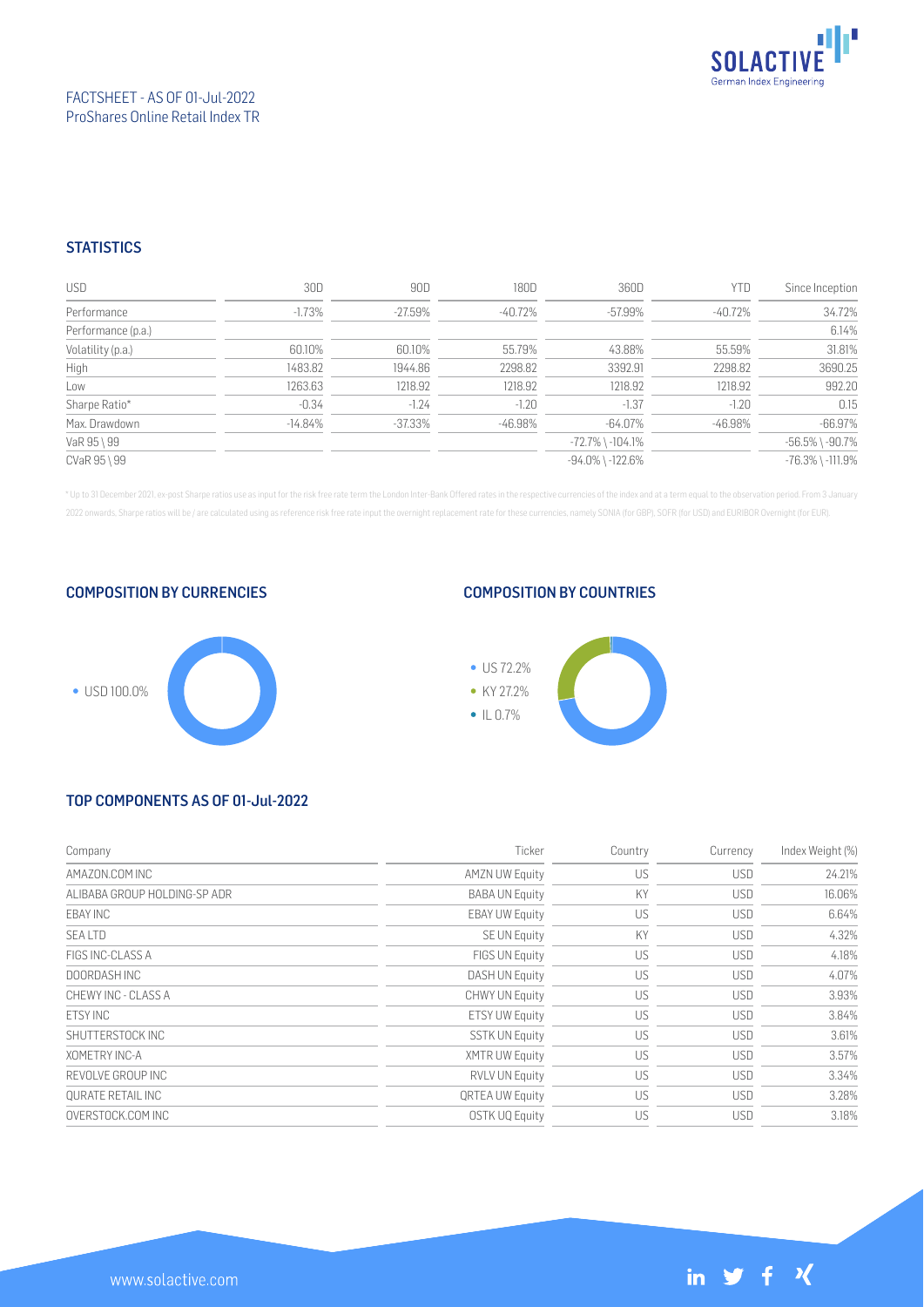

# FACTSHEET - AS OF 01-Jul-2022 ProShares Online Retail Index TR

| Company                       | Ticker                | Country | Currency   | Index Weight (%) |
|-------------------------------|-----------------------|---------|------------|------------------|
| CONTEXTLOGIC INC              | WISH UW Equity        | US      | <b>USD</b> | 3.14%            |
| WAYFAIR INC                   | W UN Equity           | US      | <b>USD</b> | 3.07%            |
| JD.COM INC                    | JD UW Equity          | KY      | <b>USD</b> | 3.01%            |
| PINDUODUO INC                 | <b>PDD UW Equity</b>  | KY      | <b>USD</b> | 2.36%            |
| MERCADOLIBRE INC              | MELI UW Equity        | US      | <b>USD</b> | 1.11%            |
| COUPANG INC                   | <b>CPNG UN Equity</b> | US      | <b>USD</b> | 1.01%            |
| VIPSHOP HOLDINGS LTD          | <b>VIPS UN Equity</b> | KY      | <b>USD</b> | 0.44%            |
| GLOBAL-FONLINE LTD            | <b>GLBE UW Equity</b> | IL      | <b>USD</b> | 0.37%            |
| DADA NEXUS LTD                | DADA UW Equity        | KY      | <b>USD</b> | 0.35%            |
| DINGDONG CAYMAN LTD - SPN ADR | <b>DDL UN Equity</b>  | KY      | <b>USD</b> | 0.32%            |
| <b>FARFFTCH ITD</b>           | <b>FTCH UN Equity</b> | KY      | <b>USD</b> | 0.31%            |
| FIVERR INTERNATIONAL LTD      | <b>FVRR UN Equity</b> | IL      | <b>USD</b> | 0.29%            |